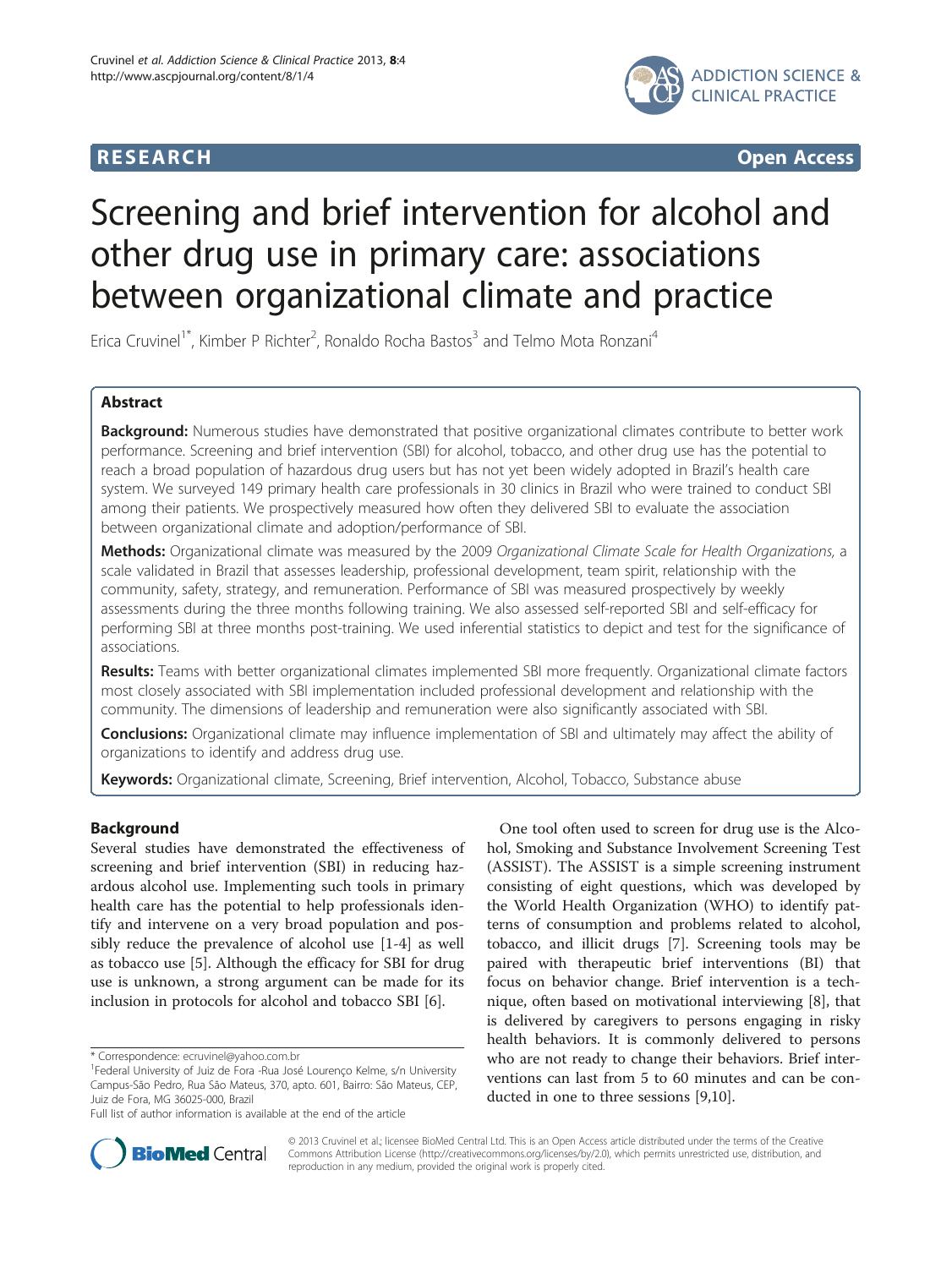Screening and brief intervention can be performed by professionals of varying backgrounds and educational levels. Previous studies suggest that the effectiveness of SBI for some drug use outcomes is identical, or even superior to, other interventions that require more time and more intensive training on the part of professionals [[1,9,11\]](#page-6-0).

Several countries are involved in an international multicenter project whose objective is to evaluate the implementation of SBI in primary health care (PHC). This model consists of detecting high-risk users of alcohol, tobacco, or other drugs using standardized screening tools and implementing BI in a single session [\[2,12](#page-6-0)[,13](#page-7-0)]. In Brazil, PHC professionals have encountered numerous obstacles to incorporating SBI into their daily routine, including poor teamwork, low motivation, high turnover, high workload, lack of adequate infrastructure, bureaucracy, and poor organization of teamwork [[3](#page-6-0),[14](#page-7-0)].

It is possible that some of the obstacles related to the implementation of SBI are linked to the health-care work environment. Although prior studies in Brazil identified some potential environmental factors, no studies have systematically evaluated their impact on treatment practices. One of the ways commonly used to measure these factors is through the evaluation of organizational climate (OC). There is a consensus in the literature that OC influences the conduct and effectiveness of people who work within organizations [[15](#page-7-0)]. Organizational climate can be defined as the formal or informal staff perceptions of policies, practices, and organizational procedures [\[15\]](#page-7-0). Studies in health services have found that organizational effectiveness depends on several characteristics of the context, including culture, structure, and OC [[16-21\]](#page-7-0).

It has been proposed that OC can influence the effectiveness of treatment, therapeutic alliance, treatment protocols, accountability, and continuity of services [\[22](#page-7-0)]. Several studies conducted within mental health service settings found OC to be related to various aspects of job satisfaction and turnover, which might be linked to quality of care and outcomes. Morris and Bloom [[23\]](#page-7-0) conducted a study among 148 administrators and staff of 17 community mental health centers in Colorado; aggregate perceptions about the climate and culture were strongly linked to job attitudes within each clinic. Aarons and Sawitzky [\[24](#page-7-0)] surveyed 301 staff at 49 mental health centers and found that positive attitudes toward the worksite were significantly associated with lower employee turnover, and there was a significant inverse relationship between OC and positive attitudes toward work. Glisson et al. [\[17](#page-7-0)], in their study of 100 mental-health clinic directors, found that OC explained a significant proportion of professional worker turnover. The turnover rate in clinics with a poor OC was two times higher than the rates in clinics with a positive OC. Despite the relevance of the topic, few studies specifically address OC and implementation of SBI for substance abuse, although one study among 95 primary-care health professionals in Brazil found an association between the use of participatory decision-making within health-care teams and implementation of SBI [[25\]](#page-7-0).

The purpose of this study was to evaluate perceived OC among primary health care providers in Brazil who participated in SBI training and to prospectively assess their SBI behaviors to better describe the effects of work environment on SBI implementation. The study has strong potential for improving understanding of how SBI might be adopted in Brazil. Brazil has a universal health care system based on primary health-care teams that operate under very similar resource and administrative structures throughout the country.

## **Methods**

#### Participants

The study was conducted in a convenience sample of four towns with populations ranging from 8791 to 154,547 in the states of Rio de Janeiro and Minas Gerais Brazil. Cities had to meet the following conditions to participate: 1) have at least one PHC unit in the town; 2) provide a letter of approval from the local Department of Health; 3) make all PHC teams available to participate in the study; 4) ensure the availability of all PHC teams for classroom training and follow-up.

Professionals had to meet the following criteria to participate in training and to have their OC surveys included in study analyses: 1) participation in modules 1 and 2 of classroom SBI training; 2) provision of written informed consent; 3) continued employment at the same PHC throughout the course of the study; and 4) completion of all survey assessments. Professionals signed an attendance sheet to verify training participation. The study was approved by the Ethics Committee of the Federal University of Juiz de Fora.

#### Design

This study was part of a larger project entitled "Process Evaluation of Prevention Practices related to Drug Abuse and Domestic Violence in Primary Health Care Services," which was developed by the University's Center of Research in Social Psychology and Health (POPSS /UFJF). For the study described herein, we secured municipal approval, provided city-wide seminars to raise awareness of problems related to drug abuse, provided SBI training, provided ongoing on-site technical assistance and SBI assessment of PHC teams, and conducted follow-up assessments of OC and SBI. To secure approval for the project, we first contacted Brazil's Family Health Program, which over sees PHC in each city and is housed within the Department of Health. We worked with the Family Health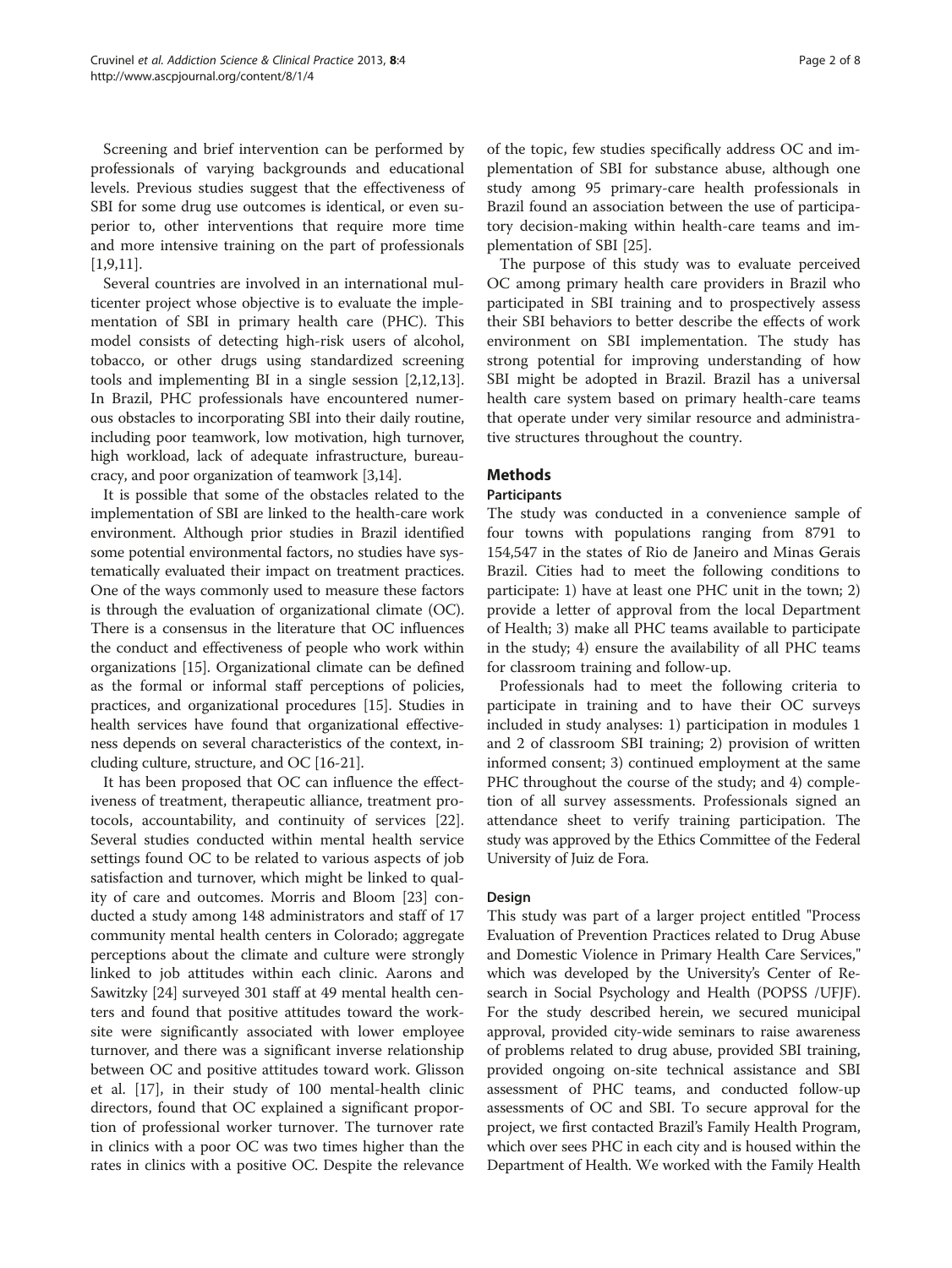Program to develop feasible study procedures and secure approval from the Departments of Health in each participating city. Following approval, we held seminars within each city to raise awareness about the topic. All PHC clinicians and professionals of the municipalities (including administrative staff) were invited to attend the seminars. In addition, professionals from mental health centers; representatives of the Municipal Health Council; and representatives of Alcoholics Anonymous, the Military Police, the Protection and Advice Council on Drugs, hospitals, and religious institutions were invited to participate in the seminars.

Each seminar addressed the problems of drug abuse, its prevalence, and methods for early detection and brief intervention. Afterwards, the project design and proposal for implementation in each municipality were presented. During the seminar, the PHC teams that showed interest in the project were invited to participate. One of the selection criteria was the availability for training of the entire team.

The third step included training and follow-up. All clinicians and professionals of participating PHC clinics (including administrative staff and community health workers) were invited to attend. Community health workers are persons with a high school diploma or technical school training who usually live in the community served by the clinic for which they work. They have no formal training in clinical health care procedures. They are skilled in community-based health promotion, including providing in-home outreach services and case identification. They serve as a link between the PHC clinics and the community.

We developed a standardized eight-hour classroom training covering the following topics: basic concepts and facts about alcohol and other drug abuse and its consequences for public health; use of screening instruments (e.g., the ASSIST); use of brief intervention for different levels and types of drug use; implementing SBI in clinical practice; and the role of teamwork. Brief intervention strategies discussed in the training were based on the principles of motivational interviewing, using the Feedback, Responsibility, Advice, Menu of options, Empathy, and Self-efficacy (FRAMES) counseling approach. We provided examples of how to address each of these components for different types of drugs of abuse and provided opportunities for participants to practice with each other based on treatment scenarios provided by study staff.

Following the classroom training, we continued ongoing training and monitoring of the PHC teams for three months. Research staff provided PHC teams with ASSIST forms that included an additional question asking if the provider delivered a brief intervention (BI) to each patient screened. The form directed clinicians to

complete the ASSIST for all patients and included space to report any type of BI that clinicians provided to any patient. Brief intervention was defined as providing guidelines-based information about risky drinking to lowrisk and abstinent patients as well as providing FRAMESbased intervention to moderate or high risk users.

At weekly meetings, study staff collected the ASSIST screening forms and summarized the data into a clinic log. The log included the name of the city, the PHC team, the name of the professional, the number of AS-SIST screenings and BIs conducted, and the date when each instrument was applied. Research staff provided feedback on the prior week's ASSIST and BI performance and led an interactive discussion on how to improve performance in the clinic. Research staff graphed ASSIST and BI performance by each clinic and professional, on to standardized feedback forms that included: screening date, number of ASSIST screens applied, and whether the professional completed BI (yes/no). At the clinic session, these feedback forms were provided as handouts to clinic staff. Research staff described clinic performance, then asked open-ended questions about SBI practice. These questions were used to prompt an interactive discussion on how to improve performance the next week. After three months, trained research staff administered the Organizational Climate Scale (described below) along with a self-report scale on SBI performance and self-efficacy to participating clinicians on site.

#### Instruments

The Organizational Climate Scale used in this study was developed and validated to measure the perceptions of health care professionals [\[26](#page-7-0)]. It consists of 64 items with Likert-scale responses (1=strongly disagree, 2=slightly disagree, 3=neither agree nor disagree, 4=slightly agree, 5=strongly agree). Items are grouped into the following seven domains with good reliability, as measured by Cronbach's alpha: 1) leadership  $(\alpha=0.872)$ ; 2) professional development ( $\alpha$ =0.934); 3) relationship and team spirit ( $\alpha$ =0.837); 4) relationship with the community  $(\alpha=0.839)$ ; 5) safety (related to work procedures and the overall workplace, α=0.772); 6) strategy (participatory decision-making regarding team strategies to address issues,  $α=0.812$ ); and 7) remuneration ( $α=0.834$ ).

We assessed SBI practices and self-efficacy using selfadministered surveys of participants. This questionnaire included four practice-related questions specifically addressing how often professionals carried out activities to prevent risky use of alcohol. Practice 1 measured the frequency with which the professional asked patients about their alcohol use. Practice 2 measured the frequency with which the professional provided BI to patients who screened positive for risky alcohol consumption. (Practice 1 and Practice 2 included the following response options: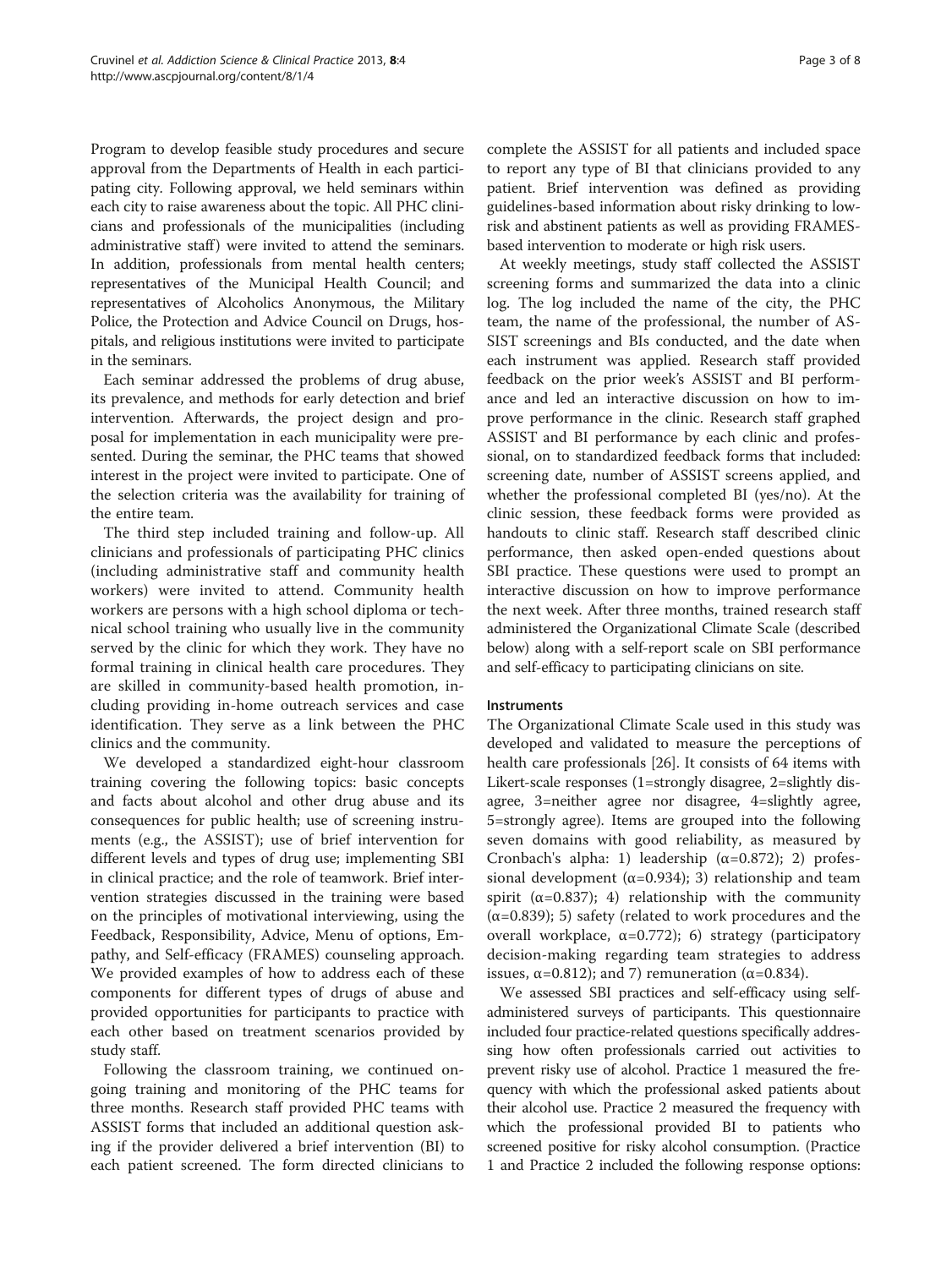1=every time, 2=the most of time, 3=sometimes, 4=rarely or never, 5=not part of my job.) Practice 3 measured professionals' readiness to intervene with drug users. (This question had four response options: 1=I am not considering intervening; 2=I'm thinking about intervening, but have not yet started; 3=I intervene sometimes; 4=Intervening is already part of my work routine.) Finally, Practice 4 measured provision of preventive interventions, including providing drug use education, such as lectures or others educational interventions in PHC patient groups or at community health fairs. (This component had five response options: 0=never, 1=two to three times a year, 2=monthly, 3=weekly, 4=every day.)

The survey also included two scales. The first assessed perceived self-efficacy for performing SBI, with four questions that included Likert-type response options (1=strongly disagree, 2=disagree, 3=neither agree nor disagree, 4=agree, 5=strongly agree). The second measured confidence for developing SBI activities, consisting of 10 items with Likert-type response options (1=not confident, 2=very little confidence, 3=moderate degree of confidence, 4=very confident [\[27](#page-7-0)]. Some of the factors assessed in this scale included confidence in screening for alcohol problems using the CAGE, AUDIT, or AS-SIST; confidence in referring patients for further diagnostic assessment or treatment; and confidence in providing advice regarding low-risk alcohol consumption. The reliability of the confidence scale was  $\alpha$ =0.91, and the reliability of the self-efficacy scale was  $α=0.76$ ; both are satisfactory, as Cronbach's α values above 0.70 are considered to have a good level of internal consistency. A sociodemographic questionnaire was used to collect personal and professional characteristics including age, gender, education, position, and time of service. This instrument was administered just prior to classroom training.

## Data analysis

Data were entered into  $IBM^®$  SPSS version 15.0 statistical software. To estimate our data entry error rate, we selected a random sample of 30% of questionnaires and compared the data entered with the paper versions. The error rate was lower than 5%, so we proceeded to analysis of the electronic data. To ensure data quality, researchers with advanced training in data management implemented a system to ensure valid and accurate data entry, including methods to avoid missing and out-of -range values. The data managers reviewed data before entering it and examined entered data for missing and out-of-range values.We aggregated data by clinic teams to control for shared OC within each team. We then tested for the significance of these associations using inferential statistics.

Each team consists of physicians, nurses, community health workers, and other health professionals. We believe the team, rather than the facility, is most responsible for the perceived OC for each worker. Each team operates as an independent administrative unit with separate leadership. Thus, the weighted average on the scales and the practical issues of the 149 subjects were grouped into 30 PHC teams, with the team as the unit of analysis. Although aggregating data by teams reduced our power to detect associations, it was important to do so to account for the clustering of data due to the shared work environment.

We assessed whether the distribution of scores on the scales were normal using the Kolmogorov-Smirnov test. This permitted the use of parametric tests for inferential analyses. We then examined correlations between the subscales of OC, the number of ASSIST screens and BIs performed, and self-reported SBI practices, confidence, and self-efficacy. Correlation analysis was performed by the average aggregate values per team. To test for the significance of these correlations, we used the Pearson chi-square test with a cut off of  $p<0.05$  for rejecting the null hypothesis that higher scores on the OC subscales related to lower rates of SBI or lower scores in OC related to higher rates of SBI.

#### Ethical approval

This project was approved by the Ethics Committee at the Federal University of Juiz de Fora. All who agreed to participate signed a consent form that provided detailed information on the study, stated that participation was voluntary, noted that no compensation would be provided, included a confidentiality and privacy statement, and assured potential participants that no harm would occur should the provider choose not to participate.

## Results

#### Study participants

The four municipalities included in this study had a total of 30 PHC teams. Two hundred and thirty professionals completed the theoretical training. The final survey sample consisted of 149 professionals, of whom 70.6% were community health workers, 6.6% were nurses, 5.9% were nursing assistants, 2.9% were physicians, 1.5% were social workers, and 12.5% were other professionals (including dentists, dental assistants, psychologists, and physical education teachers). The 81 professionals who completed the training but whose data were not included in analyses of OC were either no longer employed in the PHC unit or had been reassigned to another team.

## Correlation between OC and SBI practices and attitudes

Table [1](#page-4-0) depicts correlations in data aggregated by team between SBI performance, self-reported SBI, and confidence/self-efficacy to perform SBI. There were a number of significant correlations between OC factors and clinic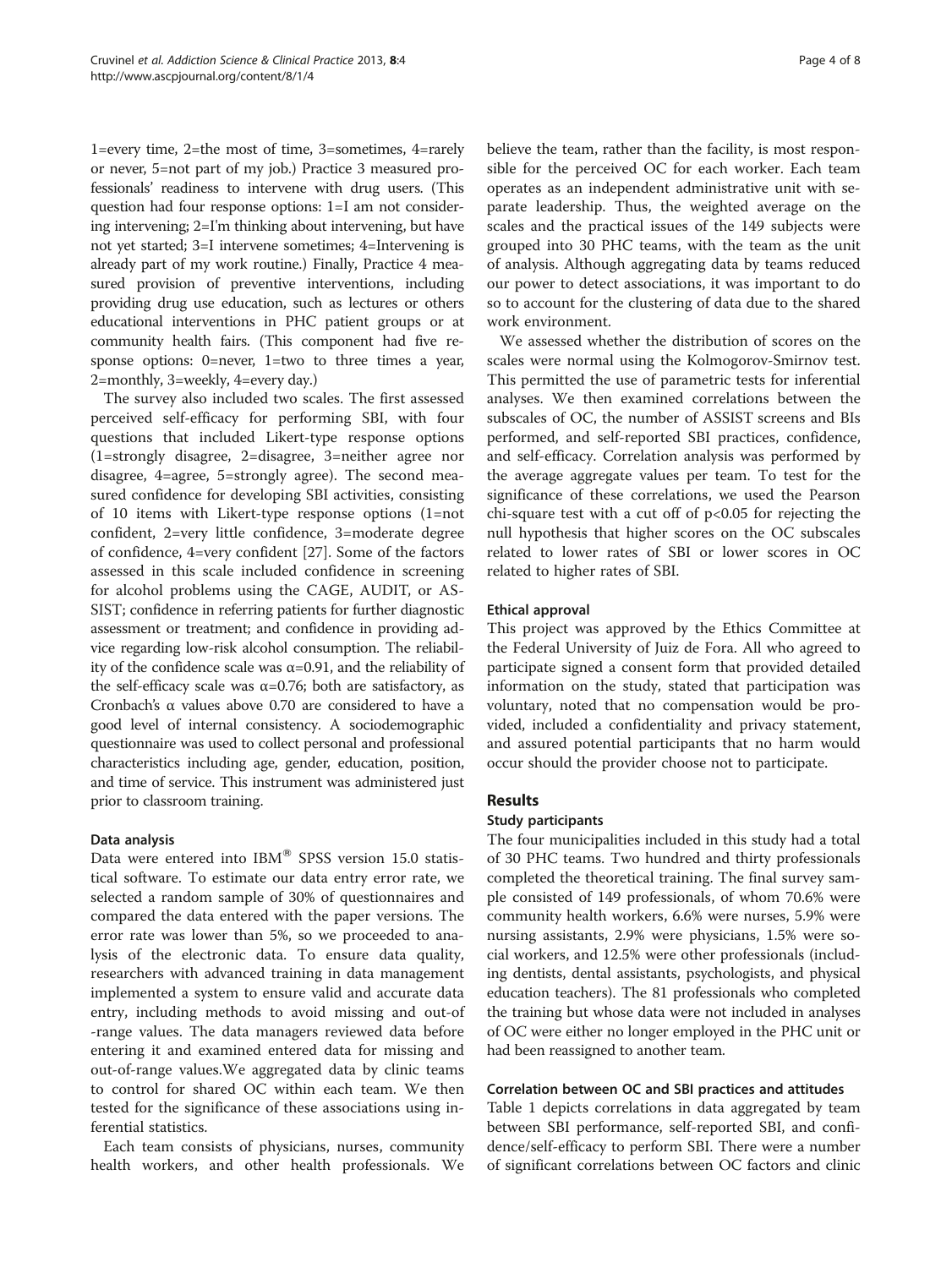| OC scale factors            | Questions about the practice of drug-use prevention activities |           |           |          |                                                           |                              |          |          |
|-----------------------------|----------------------------------------------------------------|-----------|-----------|----------|-----------------------------------------------------------|------------------------------|----------|----------|
|                             | <b>Practice 1</b>                                              |           |           |          | Practice 2 Practice 3 Practice 4 Implementation of ASSIST | <b>BIs performed</b> CNF SBI |          | SE SBI   |
| Leadership                  | 0.307                                                          | $0.423*$  | $0.465**$ | 0.346    | 0.286                                                     | 0.333                        | 0.345    | $0.460*$ |
| Professional development    | $0.455*$                                                       | $0.505*$  | $0.499**$ | $0.412*$ | $0.548**$                                                 | $0.498**$                    | 0.339    | 0.294    |
| Team spirit                 | $-0.004$                                                       | $0.364*$  | 0.308     | 0.326    | 0.182                                                     | 0.111                        | 0.031    | 0.244    |
| Relationship with community | $0.461*$                                                       | $0.616**$ | $0.417*$  | 0.106    | 0.232                                                     | $0.376**$                    | $0.452*$ | 0.366    |
| Strategy                    | $0.433*$                                                       | $0.378*$  | 0.324     | 0.347    | 0.334                                                     | 0.220                        | 0.087    | 0.175    |
| Remuneration                | $0.454*$                                                       | $0.467*$  | 0.242     | 0.088    | 0.332                                                     | 0.286                        | $0.451*$ | 0.209    |
| Safety                      | 0.312                                                          | 0.231     | 0.311     | 0.065    | 0.322                                                     | 0.179                        | $-0.031$ | $-0.225$ |

<span id="page-4-0"></span>Table 1 Correlation between organizational climate and screening and brief intervention practices and attitudes  $(N = 30$  Teams)

practice. The factors professional development and relationship with the community demonstrated the highest number of correlations with team practices and attitudes related to SBI. These two factors also demonstrated the strongest correlations with SBI practice. Likewise, leadership and remuneration had correlation coefficients higher than 0.40. Conversely, team spirit and strategy showed few significant correlations. Workplace safety had no significant correlations with any of the issues assessed. All significant correlations were positive, showing an association in the same direction of the associated variables; that is, the better the perception of OC, the higher the SBI practice and attitude scores.

#### **Discussion**

Our findings suggest that positive organizational climate is associated with enhanced performance of SBI for alcohol and substance abuse problems. Across 30 primary health care clinics in Brazil, multiple domains of OC were directly associated with self-reported use of SBI. Of seven OC factors, six showed significant positive correlations with SBI. In addition, several OC factors were also directly related to confidence and self-efficacy to perform SBI.

Before discussing the results in detail, it is important to consider a design limitation of the study and the degree to which it affects interpretation of the findings. Although it appears that OC influenced adoption of SBI, we measured OC at the end, rather than the beginning, of the study. It may be that our SBI training also affected OC within those teams, in which case we may be reporting an association that is not a causal relationship. Because we did not measure OC prior to measuring SBI performance, and we did not have a control group, our design does not rule out this possibility. However, we believe this is unlikely. Our classroom training was very focused on the concepts of SBI and how to deliver it in clinics; hence, we do not believe that aspect of the intervention could have strongly affected OC. It is possible our weekly performance feedback sessions could have

affected OC somewhat, as these meetings involved interactive discussions of how to incorporate SBI into clinic practice, and at times may have touched on leadership, teamwork, and/or relationships with community members. However, even after the SBI training and feedback, clinics differed widely in their perceived OC, suggesting that the intervention effects on OC, if they occurred, were weak. Hence, we believe the OC values we observed at post training are likely to be similar to those we would have observed at baseline, as only three months elapsed between baseline and follow-up assessment.

Even after training and feedback in all participating clinics, there was some variation in adoption of SBI, and this variation may be due to underlying clinic-specific OC factors. Hence, OC may moderate the impact of training on the adoption of new clinical practices such as SBI. Some authors have found that in environments with a favorable OC, activities become more easy to perform, produce greater job satisfaction, and help workers reach their full potential [[17,28\]](#page-7-0). Clinicians who work in environments with less rigidity and more functional climates report higher levels of organizational commitment [[17\]](#page-7-0), which is important for incorporating new activities, such as SBI, into work routines.

To better understand and test this hypothesis, it would be useful to include other measures of OC in future trials to ensure all domains are included; i.e., assess OC at the beginning of a controlled trial of SBI training in clinics; include clinics with a wide range of OC in both study arms; and perhaps even design the study to explore the impact of directly addressing OC during SBI training. The analytic plan of such a trial could explicitly plan for analyses that examine the moderating effects of baseline OC on SBI performance. To better understand how specific domains of OC might moderate the effects of SBI training, we further explore the findings of the present study below.

Professional development (an OC factor) was most closely linked to SBI performance. The 11 items comprising this factor assess learning via trainings offered in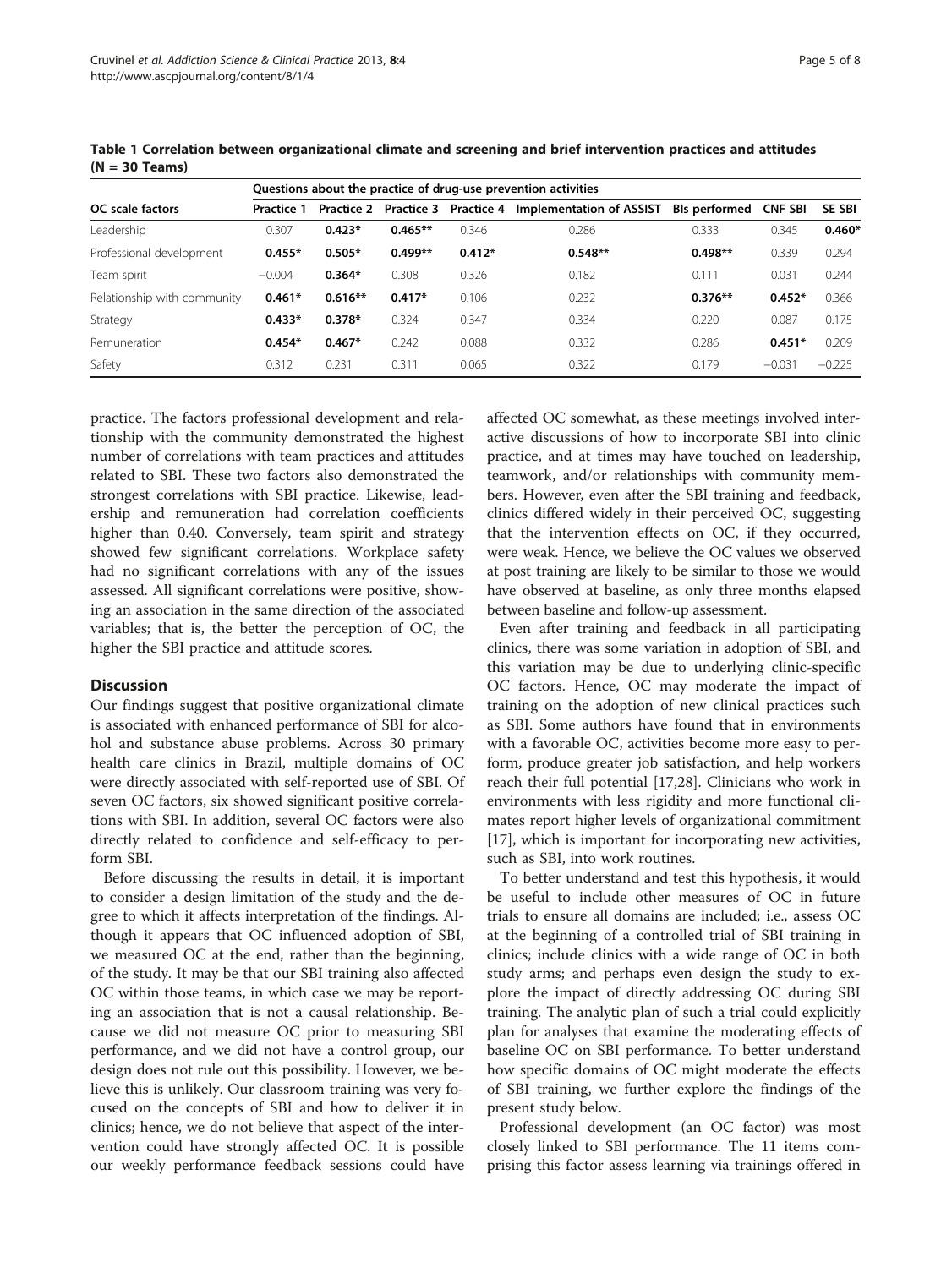the unit, improvement in productivity, investment in the personal and technical development of staff, application of newly acquired skills, and other features of environment supportive of development. Our findings accord with numerous studies that have demonstrated that training increases knowledge, builds confidence in addressing clinical topics [[27,29](#page-7-0)], and helps prevent burnout [[30\]](#page-7-0).

The second factor most frequently associated with SBI was relationship with the community. This factor assesses the strength of relationships within the health teams, between the teams and their communities, and between the teams and the municipal health department. A strong relationship with community residents is vital to the mission of Brazilian primary care because of the daily presence of PHC teams in the community and their mission to make preventive care accessible to all. Teams with strong community relationships may be more likely to implement SBI because they have caring and trusting relationships with families, which enables them to address sensitive issues such as drug problems. Studies show that community health workers (who made up the majority of our study sample) vary in terms of their implementation of drug prevention and treatment activities [\[27](#page-7-0)]. Such workers, however, are key in bringing together the community and health services. They have strong potential for developing SBI interventions and for involving families, schools, and philanthropy organizations in early intervention activities [[29\]](#page-7-0).

Leadership was also associated with several measures of SBI implementation. The 17 items comprising this factor include supervision as well as motivation—two important aspects of leadership (e.g., "my manager is able to motivate my team, my manager corrects errors as they occur, my manager rewards good work, communication with my manager is clear and open, my manager keeps informed regarding the goals of the team"). Our findings support the suggestion by Patterson et al. [[20\]](#page-7-0) that clinical supervision is important to producing better services and patient outcomes. They argue it is important because supervision improves OC (and hence performance), supports implementation and quality of evidence-based practice, increases the visibility of professional counseling, and improves patient outcomes.

Remuneration was also related to SBI. This supports numerous studies that have linked remuneration, and perceived remuneration, with work performance and burnout [[31,32](#page-7-0)]. A study conducted among mental health professionals showed that the perceived balance between the effort to perform tasks and the reward was directly related to performance of evidence-based practice [\[31\]](#page-7-0). Another study conducted among mental health workers found the perception of high reward was a protective factor for risk of burnout [[32](#page-7-0)].

The factors least associated with SBI practices were strategy and team spirit. This result was different from the findings of several studies of OC that support the importance of teamwork forperformance and quality of services [[33](#page-7-0),[34](#page-7-0)]. It is important to highlight that remuneration and strategy were associated with some attitudes for substance use prevention but showed no relationship with SBI measures. Many professionals develop approaches to reducing the consumption of alcohol or other drugs, without necessarily using structured and standardized instruments such as the ASSIST. Similarly, some PHC workers could provide advice for behavior change even when they do not follow all the recommended steps in evidence-based BI.

In general, although self-reported SBI practices related to a number of OC factors, in terms of objectively measured behaviors, only professional development and relationship with community were significantly related to performance of SBI. The other OC dimensions of leadership, relationship, team spirit, worksite safety, team strategy, and remuneration did not correlate with SBI performance. Perhaps only teams that valued and participated in professional development were motivated to adopt new interventions such as SBI. Also, teams with strong links to the community might be more aware of the impact of drug use on their communities, less willing to judge and/or condemn patients with drug problems, and more willing to adopt new interventions that could benefit their communities, such as SBI.

Interestingly, professional development did not relate to confidence or self-efficacy to perform SBI, and relationship with community only related to confidence to perform SBI. Professional development activities for our participants probably had not ever addressed the treatment of drug abuse, because it has never been a mandate to address it in primary health care in Brazil. Perhaps having a strong relationship with the community would enable professionals to overcome reservations about addressing a sensitive and often illegal behavior, for the good of their patients.

This study had several limitations. First, this paper relates perceived OC with performance of BI. However, many more administrators and higher level clinic staff participated in the intervention than were included in the final OC survey. Our data on OC is based on 149 participants for whom we had complete survey data. These were mainly community health workers. However, a total of 230 health care providers completed the classroom part of the training, and most health care providers and administrators in participating clinics attended the post-training weekly clinic meetings in which we assessed ASSIST and BI performance and provided feedback. Hence, a much greater proportion of providers and administrators were probably exposed to the training and site intervention compared with the number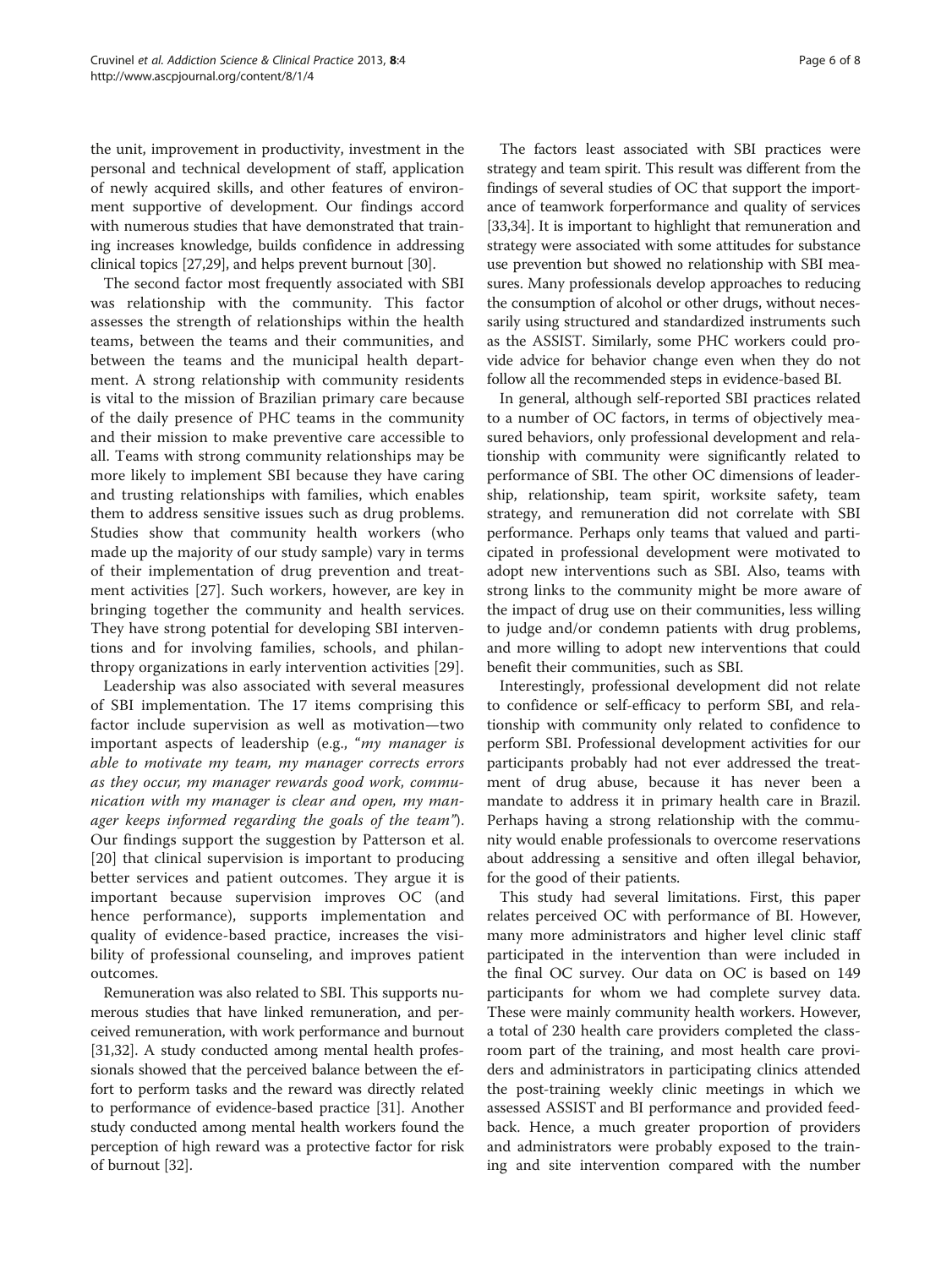<span id="page-6-0"></span>who completed the OC assessment. The differences between the intervention population and the survey population may have reduced how representative the survey results were, may have introduced bias into the findings, and limited the number and type of analyses we were able to perform.

Second, given the nature of the data, it would have been better to use an analysis framework, such as mixed effects regression, that directly addressed the clustering and hierarchy. The sample in this study included 149 professionals distributed in 30 teams, including teams with less than five individuals observed in four municipalities. Although the method of aggregation we used was simpler and involved fewer assumptions, some statistical power may have been lost compared to a true multilevel analysis. Future studies should include greater representation within teams and examine whether clustering and hierarchy have effects on relationships between OC and SBI performance.

Third, our prospective measures of SBI performance relied on health-care provider administration of the AS-SIST. It is possible that providers misreported screening rates to comply with the research protocol. We believe this is unlikely, as it would be difficult and timeconsuming to fill out multiple ASSIST forms for nonexistent patients given that staff are extremely busy, and because we saw a great deal of variance in SBI performance across and within teams.

Fourth, factors other than OC may affect performance of SBI. Future studies could relate OC with infrastructure or other pre- or co-occurring conditions that could affect SBI performance, such as private versus public health care contexts, resources available to clinics, or specialist versus primary health care providers.

Last, although all of our participants attended the same SBI training, we do not know what other professional development activities they have attended or the extent to which their clinics supported ongoing professional development. Futures studies should assess the extent to which ongoing professional development opportunities contribute to receptiveness and ability to innovate among providers.

## Conclusions

In general, the findings suggest that positive OC is related to greater adoption of SBI for alcohol and other drug use. Organizational climate may influence implementation of SBI and ultimately may affect the ability of organizations to identify and address drug use. Future research could identify effective culture change processes, incorporate them into SBI trainings, and examine whether changes in OC facilitate implementation. In this way, SBI implementation could facilitate broader changes that could be generalized to other areas of health care delivery.

#### Competing interests

The authors declare that they have no competing interests.

#### Authors' contributions

EC participated in the planning, fieldwork, data analysis, and writing of this paper. KR participated in the writing and review of the article. RRB participated in data analysis and review of the article. TMR participated in planning, data analysis, and writing the article. All authors read and approved the final manuscript.

#### Acknowledgments

We acknowledge the funding of Pro-Office of Research (PROPESQ/Emerging Groups Call UFJF) Foundation and the research development of Minas Gerais (FAPEMIG, Edital Universal APQ case number 01892–09). We are grateful to all health professionals who cooperated with this study and the following members of the dissemination group for their support in implementing this research: Daniela Belchior Mota, Marina Castro, Tassiana Miranda, Angélica Lima, Pedro Costa, André Bedendo, Caroline Basílio, Ana Claudia Ferreira Cezário, Adriana de Almeida.

#### Author details

<sup>1</sup> Federal University of Juiz de Fora - Rua José Lourenço Kelme, s/n University Campus-São Pedro, Rua São Mateus, 370, apto. 601, Bairro: São Mateus, CEP, Juiz de Fora, MG 36025-000, Brazil. <sup>2</sup>University of Kansas Medical Center, 3901 Rainbow Boulevard, Kansas City, KS66160, USA. <sup>3</sup>Federal University of Juiz de Fora - Rua José Lourenço Kelmer, s/nCampus Universitário, São Pedro, Juiz de Fora, MG 36036-330, Brazil. <sup>4</sup>Federal University of Juizde Fora - Rua José Lourenço Kelmer, s/n Campus Universitário, São Pedro, Juiz de Fora, MG 36036-330, Brazil.

#### Received: 15 January 2012 Accepted: 6 February 2013 Published: 11 February 2013

#### References

- 1. Kaner EFS, Dickinson HO, Beyer F, Pienaar E, Schlesinger C, Campbell F, Saunders JB, Burnand B, Heather N: The effectiveness of brief alcohol interventions in primary care settings: a systematic review. Drug Alcohol Rev 2009, 28(3):301–323.
- 2. Madras BK, Compton WM, Avula D, Stegbauer T, Stein JB, Clark HW: Screening, brief interventions, referral to treatment (SBIRT) for illicit drug and alcohol use at multiple healthcare sites: comparison at intake and 6 months later. Drug Alcohol Depend 2009, 99:280-295.
- 3. Ronzani TMR, Mota DCB, Souza ICW: [Prevention of alcohol use in major cities in the state of Minas Gerais.]. Rev Saúde Pública 2009, 43(1):51–61.
- 4. Nilsen P, Wåhlin S, Heather N: Implementing brief interventions in health care: lessons learned from the Swedish risk drinking project. Int J Environ Res Public Health 2011, 8:3609–3627.
- 5. Fiore MC, Jaen CR, Baker TB, et al: Treating Tobacco Use and Dependence: 2008 Update. Clinical Practice Guideline. Rockville, MD: US Department of Health and Human Services; 2008.
- 6. Saitz R, Alford DP, Bernstein J, Cheng DM, Samet J, Palfai T: Screening and brief intervention for unhealthy drug use in primary care settings: randomized clinical trials are needed. J Addict Med 2010, 4(3):123–130.
- 7. Henrique IFS, Ali A, Babor TF, Farrell M, Formigoni ML, Jittiwutikarn J, et al: [Validation of the Brazilian version of the Alcohol, Smoking, and Substance Involvement Screening Test (ASSIST).]. Rev Assoc Med Bras 2004, 50(2):199–206.
- 8. Miller WR, Rollnick S: [Motivational Interviewing. Preparing People to Change Addictive Behaviors.]. Porto Alegre, Brazil: Artes Médicas; 2002.
- 9. Babor TF, Higgins-Biddle JC: Brief Intervention for Hazardous and Harmful Drinking: A Manual for Use in Primary Care. Geneva, Switzerland: World Health Organization; 2001.
- 10. Formigoni ML: [Brief Intervention in Drug Addiction: The Brazilian Experience.]. São Paulo, Brazil: Lemos; 1992.
- 11. Nilsen P, Kaner E, Babor TF: Brief intervention, three decades on-an overview of research findings and strategies for more widespread implementation. Nord Stud Alcohol Drugs 2008, 25(6):453–467.
- 12. Furtado EF, Corradi-Webst CM, Laprega MR: Implementing brief interventions for alcohol problems in the public health system in the region of Ribeirão Preto, Brazil: evaluation of the PAI-PAD training model. Nord Stud Alcohol Drugs 2008, 25(6):539–551.